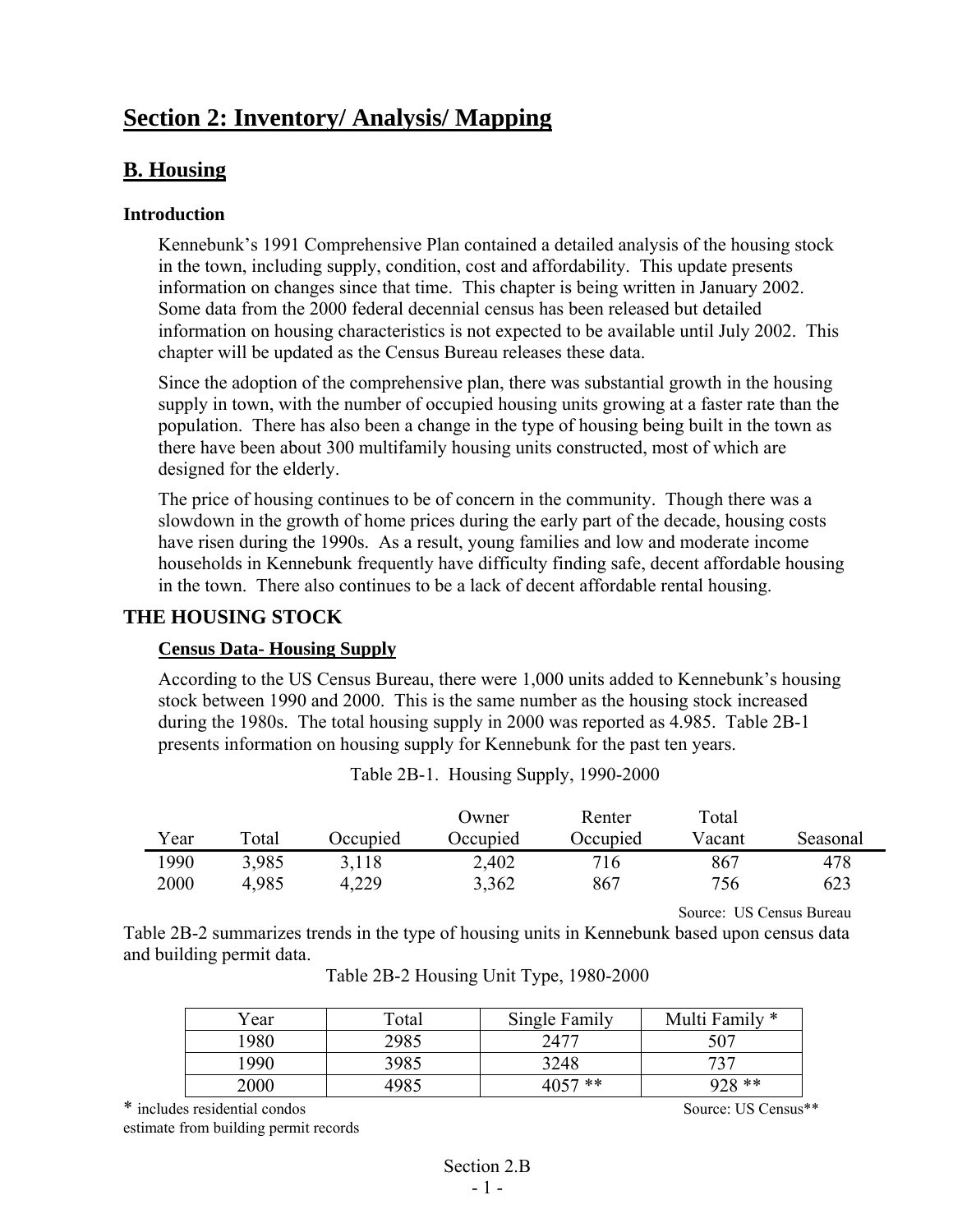#### **HOUSING AFFORDABILITY**

#### **Housing Affordability Defined**

A housing unit is consider affordable if the residents do not have to pay more than about one third of their income towards their housing expenses. The 1990 Census reported that approximately 23% of Kennebunk households paid 35% or more of their income towards housing expenses, an increase from 16% in 1980. For a family owning the home, the combined costs of the mortgage, utilities, heat, and property taxes are included in the calculations. For a rental unit, the costs of rent, heat, and utilities are included. The state's comprehensive plan requires that municipalities develop policies and strategies to assure that a minimum of 10% of the new housing units are affordable to households with very low, low, and moderate incomes.

The definition of these income groups is based on the median income of all households in the area. For Kennebunk, the area that should be considered is the non-metropolitan portion of York County. A very low income household is one whose income is less than 50% of the area median income. A low income household has an income between 50% and 80% of the median and a moderate income household has an income of between 80 and 150% of the median income. The most recent median income for the non-metropolitan portion of York County is \$45,400.

#### **Number of Very Low, Low and Moderate Income Households**

Any analysis of housing affordability must look at not just one municipality, but also a broader area. Below are figures for Kennebunk, the 9-town Biddeford housing market in which Kennebunk is located, and York County. Table 2B-3 presents data from the 1990 Census and for 2000 from a private data company. The Maine State Housing Authority has provided the 2000 data.

|                                   |           |               |                       | <b>Biddeford</b> |                           | York     |
|-----------------------------------|-----------|---------------|-----------------------|------------------|---------------------------|----------|
|                                   | Kennebunk |               | <b>Housing Market</b> |                  | County                    |          |
| Income Level                      | 1990      | 2000          | 1990.                 | 2000             | 1990                      | 2000     |
| median income                     | \$38,227  | \$47,445      | \$32,212              | \$39,865         | \$32,432                  | \$40,531 |
| very low income $(a)$             | 579 (19%) | 681 (18%)     | 5,114(21%)            | 5,701 (21%)      | 12,697 (20%) 13,639 (21%) |          |
| low income(b)                     | 602(19%)  | 737(20%)      | 4,217(17%)            | 4,862(18%)       | 10,758 (18%) 12,977 (18%) |          |
| moderate income $(c)$ 1,155 (38%) |           | $1,522(41\%)$ | 9,243(38%)            | 9,684(49%)       | 23,394 (38%) 24,371 (49%) |          |

Table 2B-3. Number and Percent of Households at Various Income Levels 1990, 2000

Source: Maine State Housing Authority, US Census Bureau

**note:** (a) very low =  $\leq$  50% of median income

(b) low=  $\leq$  80% of median income (c) moderate=≤ 150% of median income

From Table 2B-3 one can see that though there is a statutory requirement for the town to seek to achieve 10% of the new housing be affordable to very low, low, and moderate income households, these households comprise more than three quarters of the households in the area.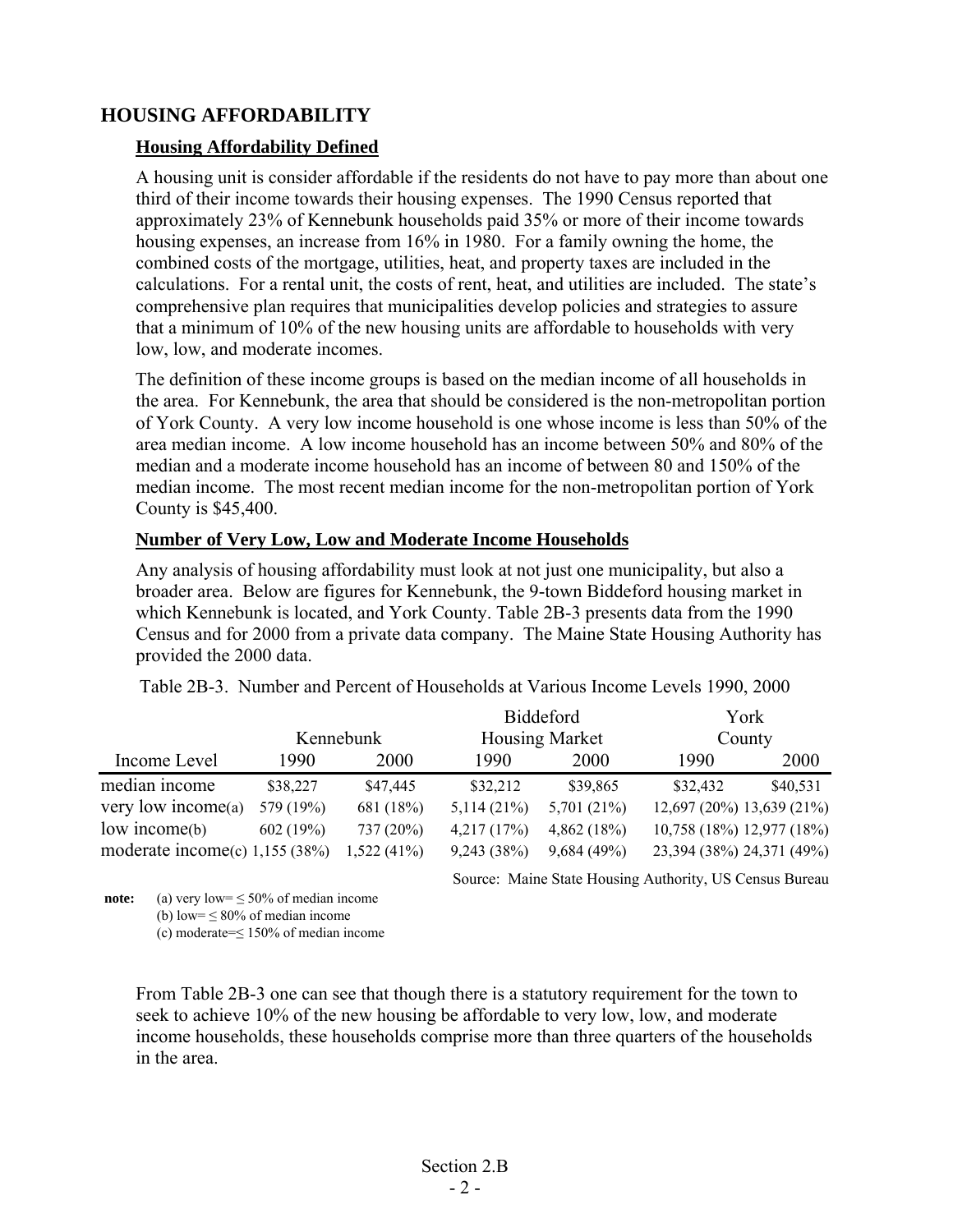#### **Supply of Affordable Housing**

Using the non-metropolitan York County median income estimate of \$45,400, a very low income household has an annual income of \$22,700 and can afford to spend up to \$401 per month for rent and utilities under the state guidelines. If this household were looking to purchase a home, they could afford a home priced at about \$75,000. Low income households have incomes between \$22,700 and 36,320. They can afford up to \$1,000 per month on rent and utilities. When purchasing a home, they can afford a home with a price of up to \$121,000. A moderate income household has an income of \$68,100. Allowing up to 33% of this household's income for housing costs allows them to buy a home with a price of up to \$150,500.

Data from all sales activity in Kennebunk between April 1, 2000 and April 1, 2001 were obtained through the Assessors department and analyzed to determine the supply of affordable single family homes in the town. During that one-year period, there were approximately 700 real estate transactions. When sales of commercial property, vacant land, and non-market transactions were removed from the sample, there were just over 300 sales of single family homes that appeared to by market driven, arms-length transactions. The range in sales prices during this time was between \$25,000 and \$2,400,000. The median sales price was \$167,225. One quarter of the sales was for \$135,000 or less.

There were 14 sales (4.5%) that would have been affordable to a very low income family. Ten of these sales were condominium units on Fletcher Street, Brown Street or Water Street, selling in the range of \$65,000 to \$75,000. None of these appear to be new homes.

There were 41 additional sales (13%) that would have been affordable to a low income family. Approximately one quarter of these homes are condominiums, on Powder Mill Drive and elsewhere. Though it cannot be determined with certainty, it appears that very few, if any, of these were new homes.

There were 181 homes (59%) that sold at a price affordable to a moderate income family. Almost half (81) of these homes were condominiums. Most of these condominiums (52 of the 81) were new units. There were nine new homes in this group.

There are approximately 920 rental units in Kennebunk according to the 2000 Census. The Census reported a 5% vacancy rate for rental units. According to data supplied by the Maine State Housing Authority, 57% of the renter households in Kennebunk have incomes that qualify as low or very low income and an additional 36% qualify as moderate income. The Housing Authority reports there are 88 subsidized or affordable rental units. Of these, 68 are reserved for elderly residents.

There is a widely acknowledged shortage of rental housing in the town. With the exception of the handful of accessory apartments, there has been limited construction of new rental housing in the town in the past ten years. Even with programs designed to assist lower income households purchase first homes, many lower income households are not in the market to purchase a home and there continues to be a need for new rental housing in the town in order to meet the needs of these households.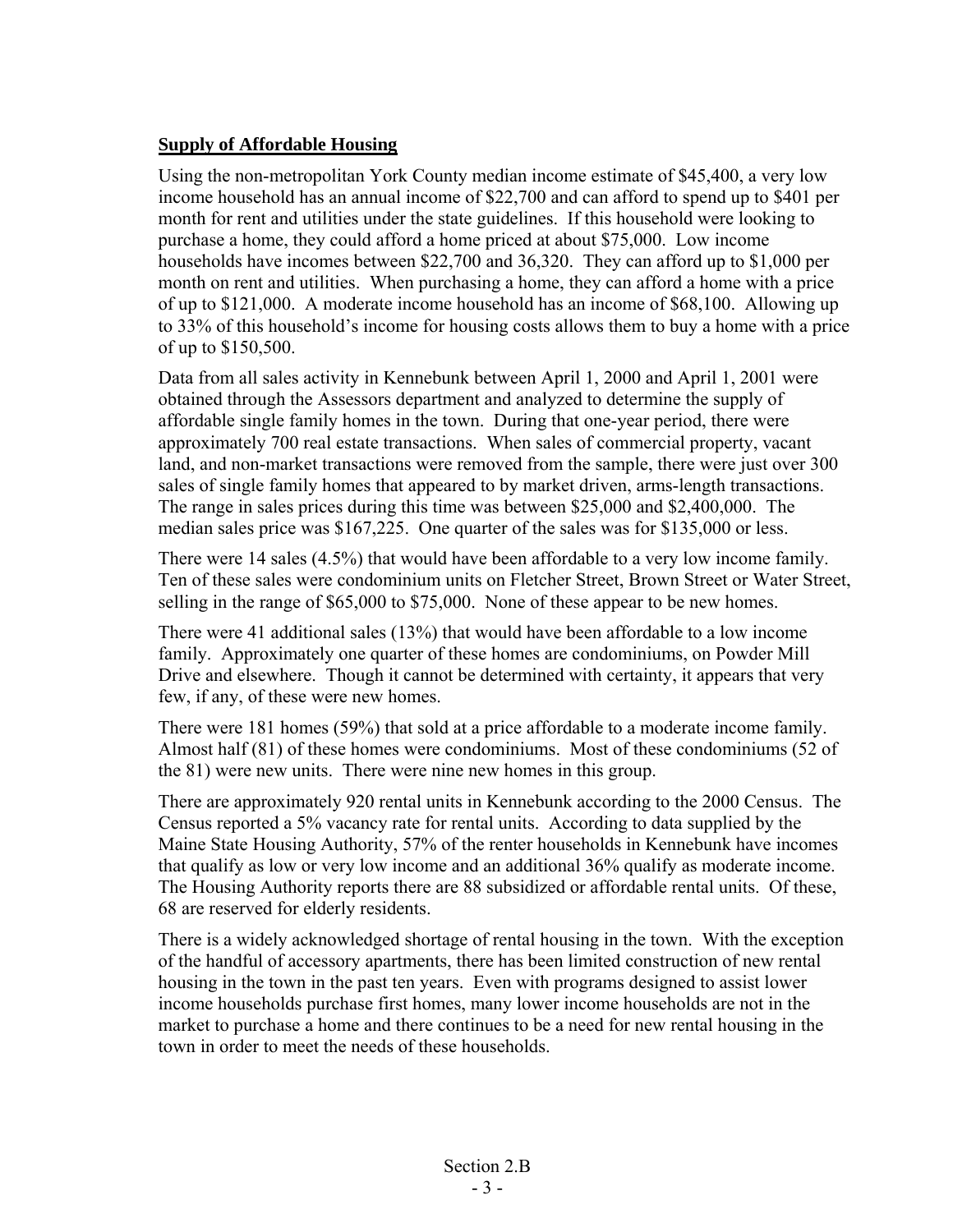## **AFFORDABLE HOUSING ANALYSIS**

This section evaluates Kennebunk's current and future needs for affordable housing. The basic premise of the section is that the Town of Kennebunk intends to provide its fair share of the region's housing supply.

## **DEFINITIONS OF AFFORDABILITY**

The starting point for this analysis is to define affordability and examine how affordable or unaffordable Kennebunk's housing stock currently is. Affordability will be defined by a combination of HUD's definitions of very low, low and moderate incomes and Maine State Housing Authority (MSHA) data for the Town of Kennebunk and York County.

HUD's affordability definitions are tied to regional median household income levels:

- Very Low income is defined as below 50% of the regional median;
- Low income is defined as 50-80% of the regional median; and
- Moderate income is defined as 80-120% of the regional median

As of 2003, York County's median household income level was \$48,522, so the 50%, 80% and 120% thresholds are applied to that figure (see below)

The next step is to define the relationship between household income and housing affordability. MSHA calculates this information for each municipality in Maine each year by using a formula that includes all of the costs of housing—mortgage amount, interest rates, property taxes, utilities, etc. For 2003, the income to price ratio for York County was 33.75%, with a household earning the county median able to afford a home priced at \$143,754.

Using the combination of HUD and MSHA data, the income and home price levels for households in Kennebunk are assumed to be:

- Very Low: Income below \$25,000, home price below \$74,000
- Low: Income from \$25,000 to \$40,000, home price from \$74,000 to \$118,000
- Moderate: Income from  $$40,000$  to  $$60,000$ , home price from  $$118,000$  to  $$178,000$

MSHA also reports each year on affordability by town, comparing the affordable level for a household earning the town's median income with the median home sale price in the town. By this measure, Kennebunk was one of the least affordable towns in York County in 2003, with the median-earning household in the town (\$56,267) able to afford a home priced at about \$165,848—just 64% of the town's median sale price for the year of \$260,000. By comparison the countywide ratio is 78%.

## **CURRENT AFFORDABLE HOUSING NEED—GAP ANALYSIS**

The current affordable housing gap is measured by comparing Kennebunk's present population's income profile with that of York County. The central assumption in this analysis is that each community in the county should have an equal share of low to moderate income residents and thus bear its fair share of the region's affordable housing need.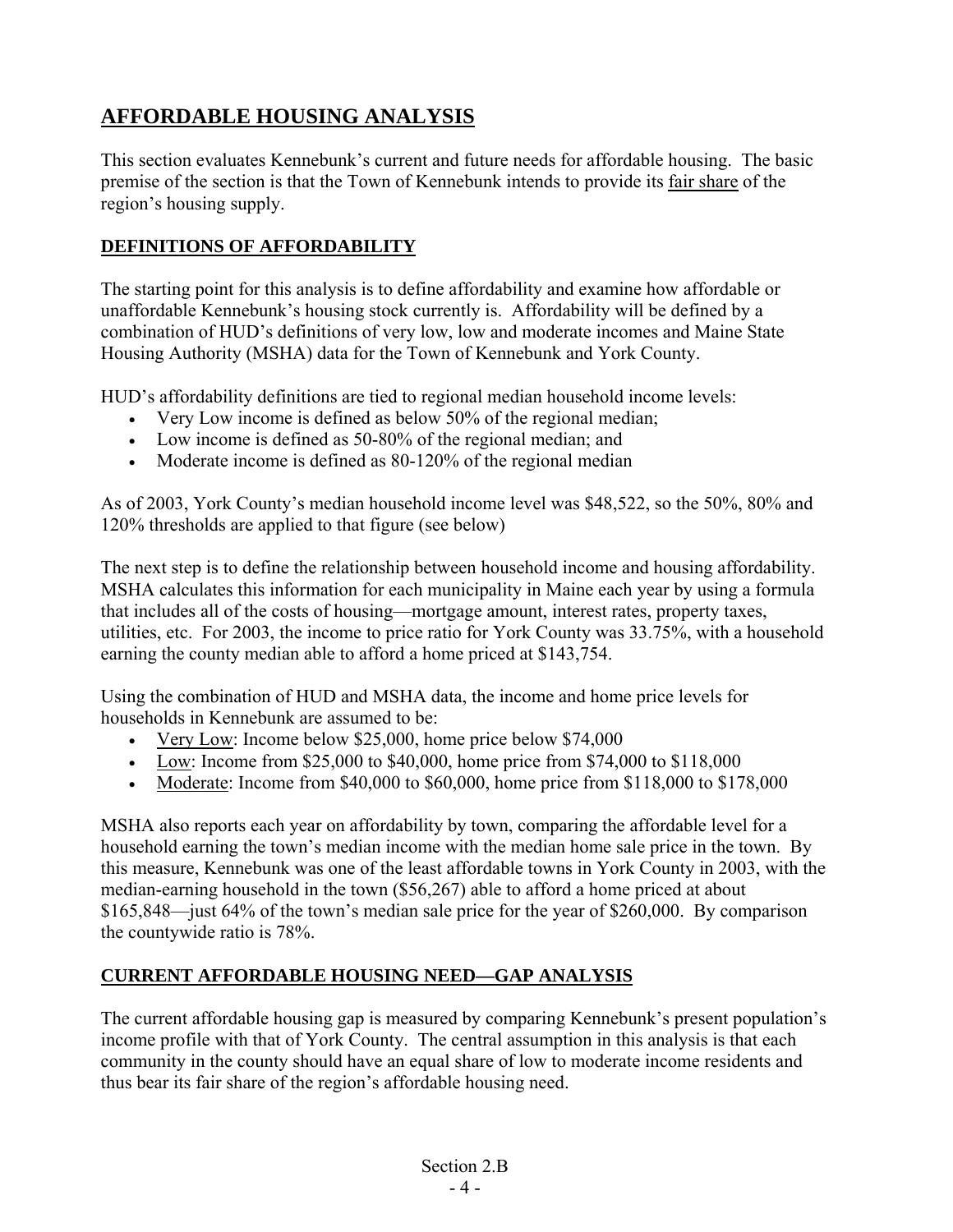Table 1 compares 2000 Census data on very low, low and moderate-income households for Kennebunk and York County to illustrate where the gaps exist.

|                      | Kennebunk     |                | <b>York County</b> |                |
|----------------------|---------------|----------------|--------------------|----------------|
|                      | <b>Number</b> | <b>Percent</b> | <b>Number</b>      | <b>Percent</b> |
| Very Low $($25K)$    | 835           | 19.8%          | 19,503             | 26.2%          |
| $Low ($25-40K)$      | 781           | 18.5%          | 14,150             | 19.0%          |
| Moderate (\$40-60K)  | 806           | 19.1%          | 15,965             | 21.4%          |
| Market $(>\,$ \$60K) | 1,789         | 42.5%          | 24,910             | 33.4%          |
| <b>Total</b>         | 4,211         | 100%           | 74,527             | 100%           |

#### **TABLE 1 VERY LOW, LOW AND MODERATE INCOME HOUSEHOLDS, 2000**

*Source: US Census; SMRPC* 

The "gap analysis" conducted to determine Kennebunk's present affordable housing shortage was a matter of determining how many more very low, low and moderate-income households would need to be housed in the Town in order for its income profile to match that of York County. Table 2 illustrates the gap analysis.

|                       | <b>Current</b><br><b>Affordable Units</b> | <b>Units Needed to</b><br><b>Match County Ratios</b> | <b>Affordable Housing</b><br><b>Gap (Units)</b> |  |
|-----------------------|-------------------------------------------|------------------------------------------------------|-------------------------------------------------|--|
| Very Low $(S74K)$     | 835                                       | ,102                                                 | 267                                             |  |
| $Low ($74-118K)$      | 781                                       | 799                                                  |                                                 |  |
| Moderate (\$118-178K) | 806                                       | 902                                                  | 96                                              |  |
| <b>Total</b>          | 2,422                                     | 2,803                                                | 381                                             |  |

**TABLE 2 AFFORDABLE HOUSING GAP ANALYSIS**

*Source: US Census; SMRPC* 

As Table 2 shows, Kennebunk's present affordable housing shortage is estimated to be 381 units, with the majority being in the very low-income range. Of the total need, 267 out of 381 are in this price range (70%). Just 18 are in the low-income range (5%) and 96 are in the moderateincome range (25%).

## **FUTURE AFFORDABLE HOUSING NEEDS**

The Maine State Planning Office (SPO) projects that Kennebunk's year-round population will increase by 2,654 persons for the period spanning 2000 to 2015. Using the Town's 2000 average household size of 2.44 persons, this translates to a net change of 1,088 year-round housing units.

Maine's Comprehensive Planning statutes mandate that local Comprehensive Plans ensure that at least 10% of new housing units in each municipality are targeted for affordable housing. Applying that standard to the expected change of 225 units, this would translate to 109 additional affordable units over a 15-year period, or an average of about 7.25 per year.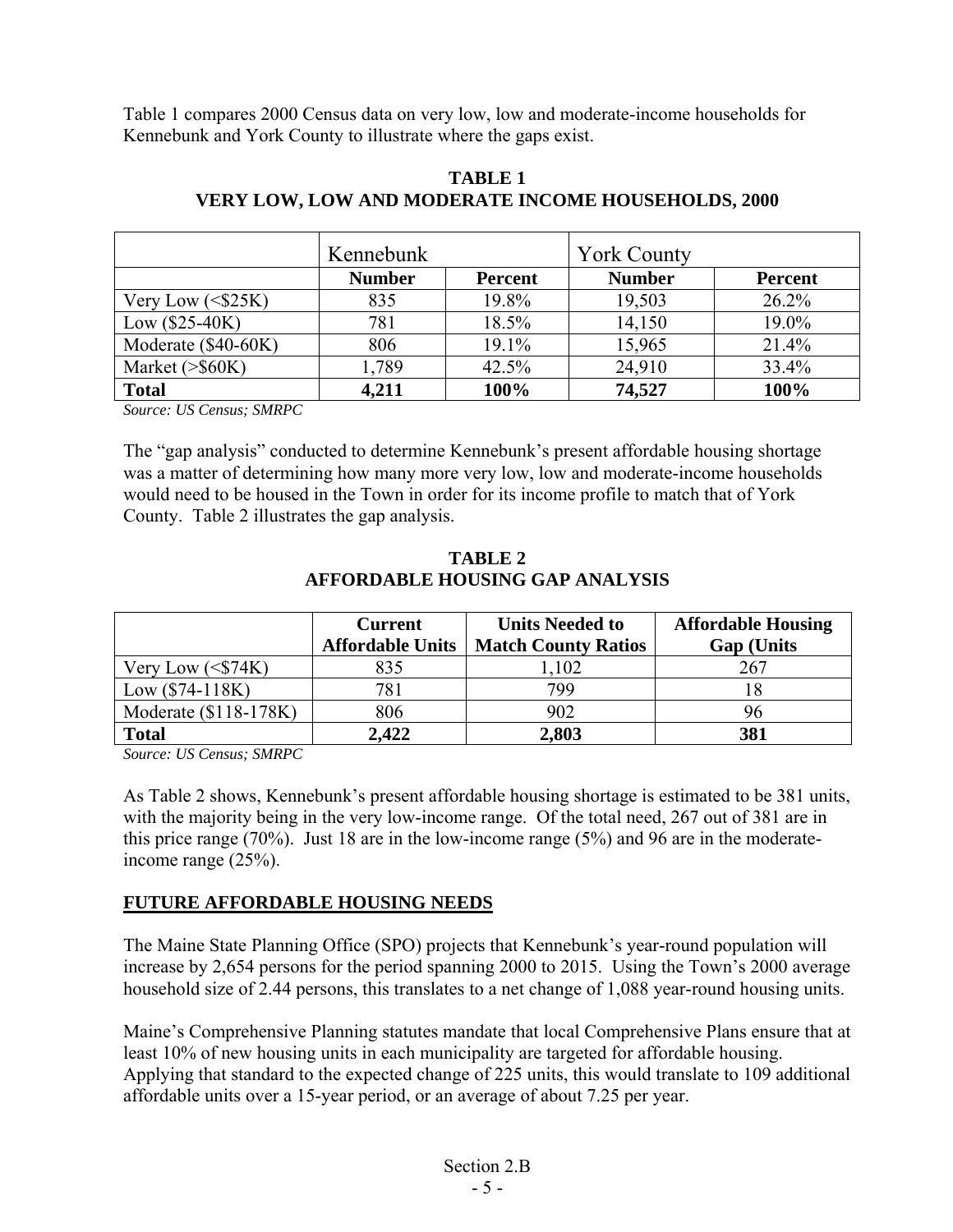Adding together the current gap and future needs for housing, the total need for affordable housing in Kennebunk through the year 2015 is estimated to be 490 units. This averages out to about 33 units per year.

### **TOTAL HOUSING NEEDS: RENTAL VS. FOR-SALE**

According to 2000 Census data, 79.5% of units in Kennebunk were owner-occupied and 20.5% were renter-occupied. This compares with a countywide owner-renter ratio of 73/27. In order to ensure that Kennebunk shoulders its fair share of affordable rental housing, a good benchmark would be to aim for future affordable rental housing to be of a similar profile to the county. Thus, aiming for a 73/27 ratio in Kennebunk is a reasonable planning goal.

Applying this ratio to the total 2000-2015 need of 490 units, the total need by type is:

Owned units @ 73% of total: 358 total, 24 per year

**Rented units @ 27% of total: 132 total, 9 per year** 

Total units: 490 total, 33 per year

## **D. HOUSING: ISSUES AND IMPLICATIONS**

Housing is a critical part of the way a community grows. No single type of housing can serve the varied needs of a truly diverse community with diverse households. The 1991 Comprehensive Plan identified an important goal of creating at least 10% of all housing built during the next decade was to be "affordable" according to the state's definition of affordable.

Based upon a sample review of sales data for the period between 4/2000-4/2001, although there appears to be several condo resales in the "affordable" range, there were very few, if any, new homes built to serve the very low and low income household. In addition, no new multi-family rentals have been developed since 1990 except for an elderly congregate on Ross Road and this has resulted in not only a shortage of rentals but also a shortage of affordable rentals.

Kennebunk can expect to see 1,000 to 1,500 new housing units during the next decade. The State's comprehensive planning law requires the town to seek to have 10%, or 100-150 of them be "affordable." The 1991 Comprehensive Plan recommended several zoning changes which were aimed at encouraging the development of more affordable housing in the town, including the addition of a density bonus system for developing a percentage of a residential development as affordable, the addition of accessory apartments as a permitted use in all residential zones, and the increase in allowable density for multi-family housing in certain areas. Kennebunk needs to continue to take additional steps toward easing those land use standards which may be discouraging the development of affordable housing in the community.

Kennebunk needs to decide whether we still consider the creation of affordable housing to be an important local goal and if so, we must search for additional methods of achieving that goal- i.e.:

> • **Requiring** that a percentage of all new residential dwelling units which are built to meet the definition of affordable